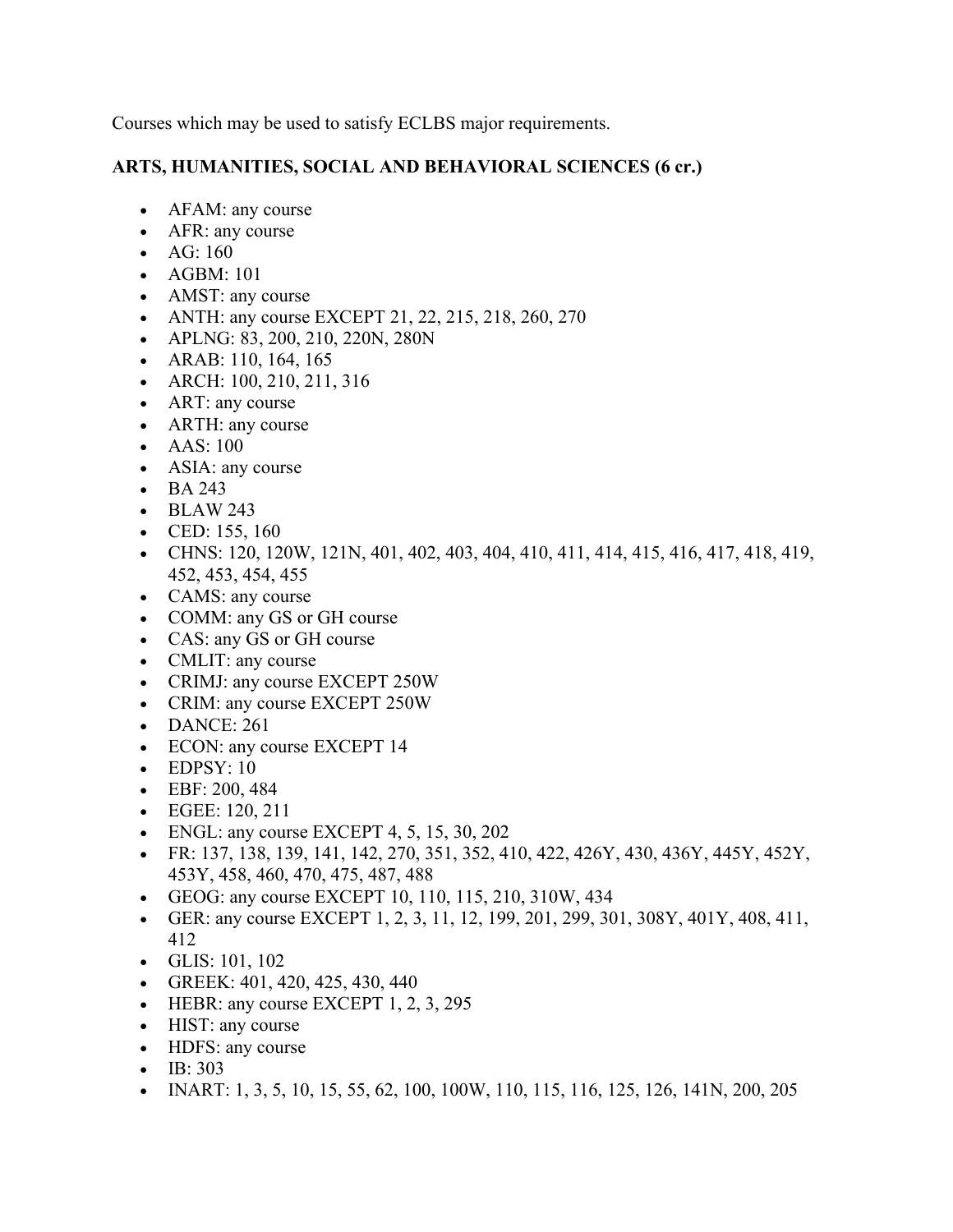- INTAG: 100
- INTST: 100
- IST: 110
- IT: 83, 130, 131, 230, 415, 422, 450, 460, 490
- JAPNS: 120, 120W, 121H/N, 172, 401, 402, 403, 404, 426, 430, 431, 432, 433, 434, 450, 452, 453, 454
- JST: any course EXCEPT 60
- KOR: 120, 121, 424, 425
- LER: any course
- LA: 202
- LARCH: 60, 65
- LATIN: 402, 403, 404, 450
- LTNST: 100, 127, 226, 300, 315, 403, 426, 567
- LING: any course
- MEDVL: any course
- MUSIC: any course
- PHIL: any course EXCEPT 12
- PHOTO: 100, 101, 201
- PLSC: any course
- PSYCH: any course EXCEPT 105, 200, 260, 301W, 463, 478
- RLST: any course
- RPTM: 120
- RSOC:  $011$
- RUS: 100, 110, 141Y, 142Y, 143, 204, 214, 426, 427, 460
- STS: any course
- SOC: any course
- SPAN: 130, 131, 230, 253W, 354, 439, 472, 476, 490
- SRA: 111
- SUST: 150N, 200
- THEA: any course
- WMNST: any course

## **SOCIAL AND BEHAVIORAL SCIENCES (3 cr.)**

- AFAM: 100, 103, 105N, 114N, 207N, 303, 364
- AFR:  $110, 202, 209, 409$
- AGBM: 101
- AMST: 106
- ANTH: any course EXCEPT 21
- APLNG: 83, 220N, 280N
- ASIA: 101N
- BA 243
- BLAW 243
- CED 155
- COMM: any GS course
- CAS: any course EXCEPT 100A, 100B, 100C